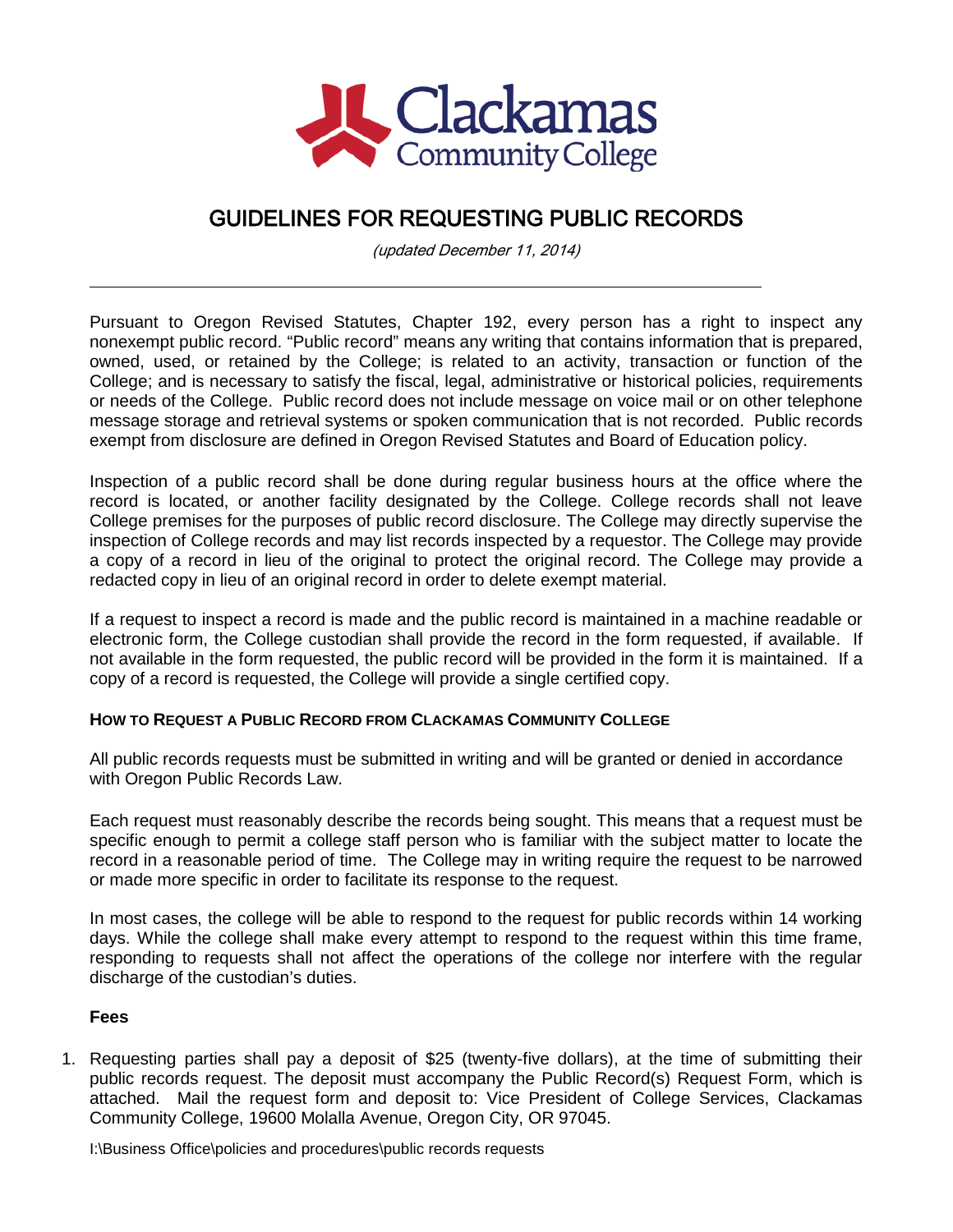- 2. The requesting party must make payment to the College for the balance of the reasonable costs over and above the \$25 deposit prior to the release of the public records. (i.e., public records will be made available to the requesting party *only* upon payment in full to the College, and *prior* to release/disclosure of the records.) These reasonable costs shall include, but are not limited to: actual personnel costs; reproduction costs; delivery expenses; and attorney's fees. Any payments to the College by the requesting party in excess of the charges will be promptly refunded after the nonexempt public records are disclosed to the requesting party.
- 3. Pursuant to ORS 192.440, the College shall provide the requesting party with an estimate, in writing, if the public records request is expected to exceed \$25. After receiving the estimate, the requesting party shall notify the College whether it wants the College to proceed with making the public records available.
- 4. The requesting party shall be charged at the rate(s) established below:
	- a. If the public records request requires a nominal amount of staff time (30 minute or less, which includes searching, locating, retrieving, copying, transporting, conveying, etc.), there shall be no charge for staff time. If the public records request requires more than 30 minutes of staff time, the fee for staff times shall be the actual cost of staff time, including fringe benefits. Personnel costs shall be computed on the basis of quarter hours, rounded up, for time expended by College staff.
	- b. If the number of copies is 10 pages or less, there shall be no charge for copies. If the number of copies exceeds 10 pages, copying charges shall be at the rate of \$0.10 (ten cents) per page.
	- c. Other costs of supplying the copies shall be charged at the actual amount incurred by the College. Attorney fees, if any, shall be limited to the cost of time spent by attorney(s) for the College in reviewing the public records, redacting material from the public records or segregating the public records into exempt and nonexempt records.
	- d. The College may charge for search time even if the custodian of the record fails to locate any records in response to the request, or even if the records located are subsequently determined to be exempt from disclosure.